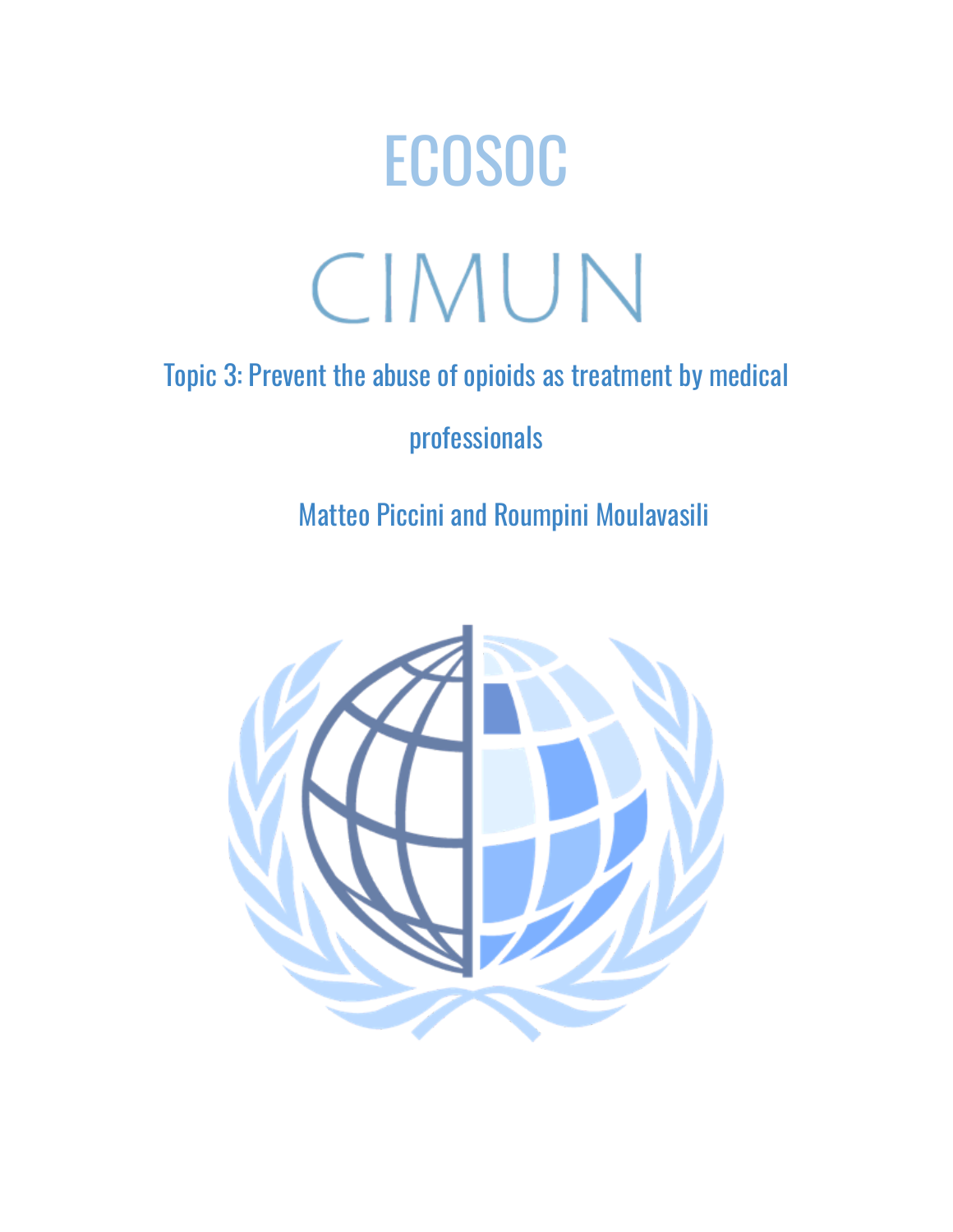#### **Introduction**

The abuse of opioid narcotics as treatment by medical professionals is one that has been a main focus of countries like the USA and Canada for many years. Abuse of opioid prescriptions lead to addiction and overdoses in patients. This research report will cover the important information about the opioid epidemic as well as UN resolutions and reports relating to the topic. Finally it will include previous attempts at resolving the issue as well as possible solutions for the delegates to consider.

#### Definition of Key Terms

Opioids: they are a class of drugs used for pain management which includes prescription legal narcotics like oxycodone and morphine, as well as illegal ones like heroin ("Opioids")

Abuse: misuse/excessive use of harmful substances

#### Background Information

Globally, opioids are the cause of two-thirds of all drug related deaths (United Nations). According to the CDC, in 2016, over 11.5 million Americans reported the misuse of prescription opioids ("About CDC's Opioid"). North America is the most affected area by the opioid crisis with a total of 153,260,450 opioid prescriptions in 2019 ("U.S. Opioid Dispensing Rate Maps"). Opioids are considered psychoactive drugs since they affect pain levels and slow down actions such as breathing and heart rate (Canadian Institute). Medical professionals prescribe them for both chronic pain and as a more short term solution.

In 2017 around 2 million Americans misused prescribed narcotics ("What is the Scope"). Due to the abuse of prescription opioids Americans are overdosing and dying. A 2016 study found that 23.7% of all drug overdose deaths were caused by prescribed opioids ("Fentanyl and Other"). As healthcare professionals abuse opioids as treatment, more people get addicted and overdose, or turn to more illegal opioids, such as heroin, which puts both their health and their well being in peril.

In an effort to address the lack of treatment when it came to pain, opioids began being prescribed, thus leading to the exploitation by pharmaceutical companies looking to expand their market. Pharmaceutical companies began selling opioids directly to doctors and targeting the ones that were most likely to prescribe more narcotics (Annan). The marketing strategy of opioid companies promotes and advertises high doses of opioids while downplaying the risks of excessive use of the narcotics (Marks). Pharmaceutical companies also influence medical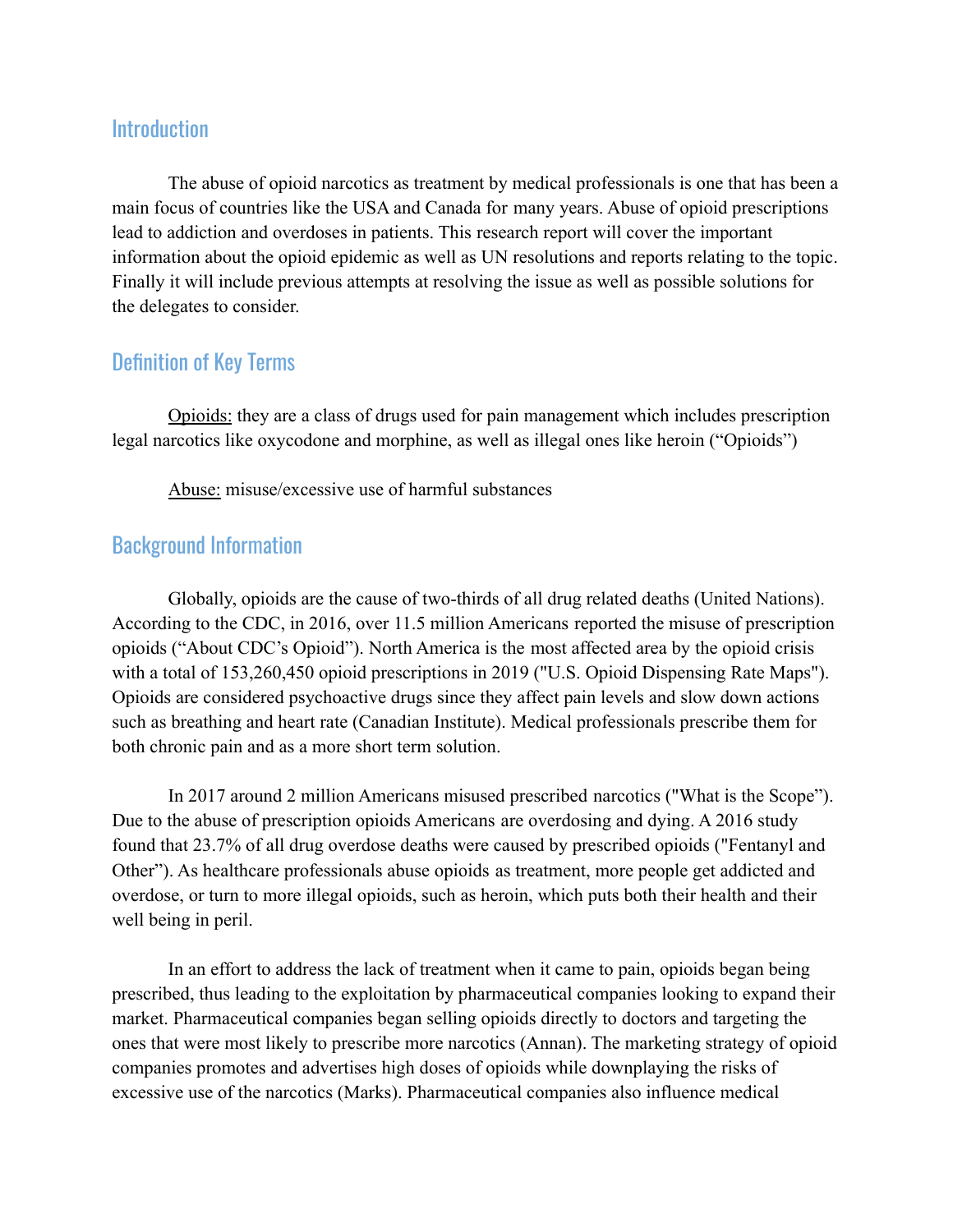professionals by sending them 'gifts' and payments in order to urge them to prescribe more opioids (Marks). Due to this marketing strategy, between 2014 and 2015, doctors wrote "seventy opioid prescriptions per year for every hundred Americans" which in turn led to a higher number of overdoses and increased mortality rates (Marks).

Both the United States and Canada have set regulations and guidelines for medical professionals in an effort to reduce opioid prescribing in their respective countries. Australia has set down regulations reducing opioid prescriptions when relating to short term pain management ("Prescription Opioids").

## Major countries and groups involved

United States of America: It is the country most affected by the opioid epidemic, with a high mortality rate and aggressive marketing by pharmaceutical companies.

Canada: Canada is second in opioid consumption with their overdosing rates increasing as the prescriptions for opioids (Annan).

Center of Disease Control: The CDC a US government organization that is overlooking the opioid crisis and is responsible for the prescription guidelines for doctors when prescribing opioids.

#### Relevant UN resolutions and reports

Despite the ambiguity of the question, the UN, being the CND and ECOSOC entities, have actively addressed the abuse of opioids in non-medical occurrences, especially in the case of treatment.

#### **2017 Resolution 61/8 of the CND (Resolution 61/8):**

- Enhancing and strengthening international and regional cooperation and domestic efforts to address the international threats posed by the non-medical use of synthetic opioids
	- This resolution, although not specific to the abuse of opioids, urges member states to increase cooperation for the abuse of opioids in non-medical environments. For instance, operative clause number 3:
		- Calling upon member states to explore innovative approaches to more effectively deal with the issue by broadening the control of these opioids and the education of even those authorities in charge of distributing them, such as medical professionals.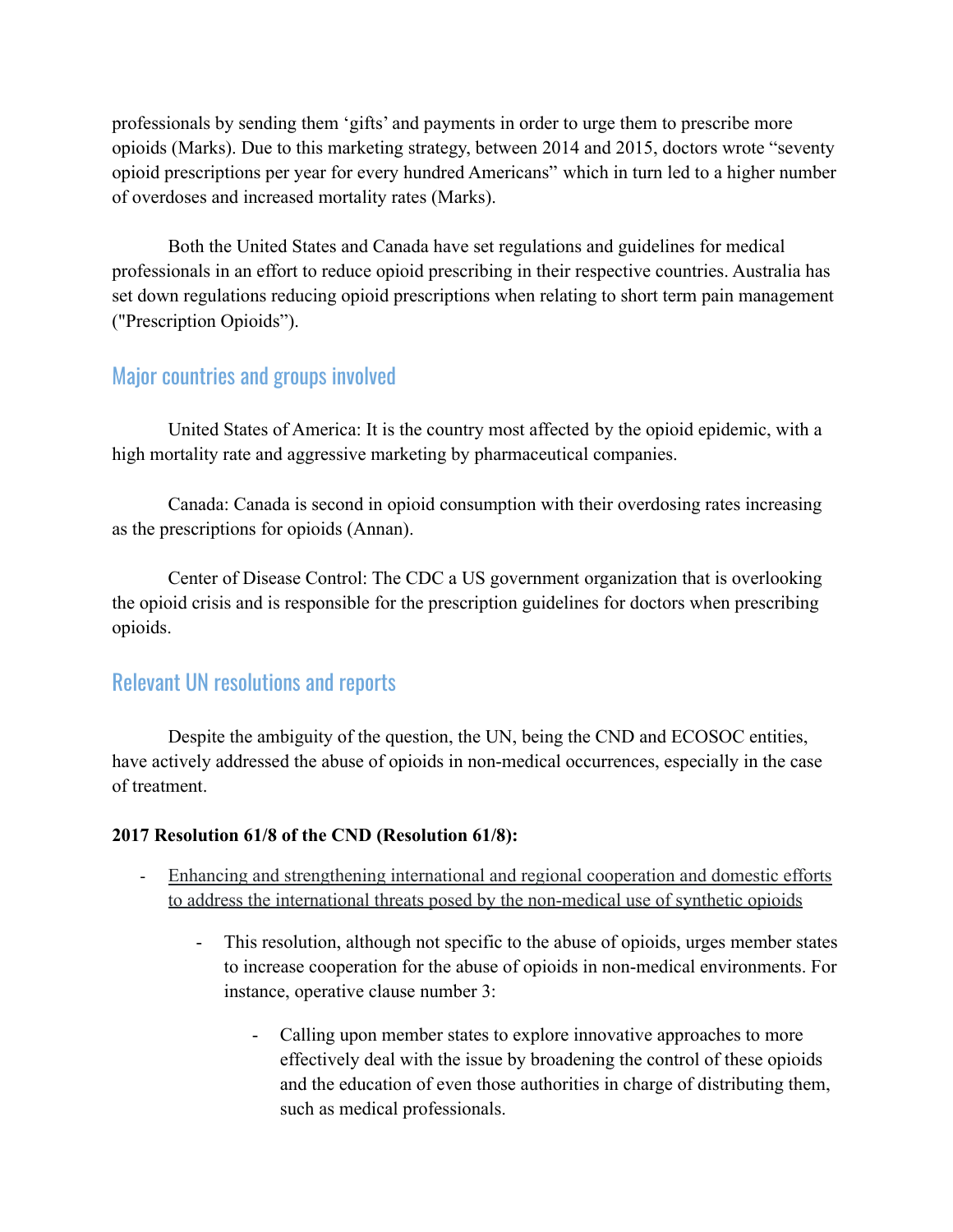- Operative Clause number 4: also calling for member states to take appropriate measures in accordance with national legislation to call the attention of health-care professionals by initiating cooperation efforts with pharmaceutical companies. Through the producers of the actual drugs, abuse and overdose of opioids, for even the most hard to treat conditions.

#### **2012 Resolution 55/7 of the CND (Resolution 55/7):**

Promoting measures to prevent drug overdose, in particular opioid overdose

#### **2017 Resolution 62/4 of the CND (Resolution 62/4):**

- Advancing effective and innovative approaches, through national, regional and international action, to address the multifaceted challenges posed by the non-medical use of synthetic drugs, particularly synthetic opioids

#### Previous attempts at resolving the issue

Apart from the aforementioned 3 resolutions, the UN has actively worked with healthcare entities such as the American Centre for Disease Control. For instance, the Better World Campaign (BWC) has taken an active role in the US congress in cooperation with the United Nations in addressing the public health crisis and the issues that arise when it is fuelled by medical professionals.

Since the question has a great connection to the opioid abuse by medical professionals in the United States, one example of the U.S.-UN partnership raised during the annual UNODC high-level conference, at the request of the U.S, participating member states agreed to include two primary ingredients that are used to produce fentanyl. The same ingredients were added to an international control list. What is more, the US Department of State said that "this action will make it harder for the criminals that are illicitly producing fentanyl to access the necessary resources. It will require countries to regulate the production, sale, and export of the precursors to fentanyl, and to criminalize sale or trafficking outside of those regulations. (Hannun)"

Agencies such as UNODC and the CND also provide critical field assistance to local governments in different countries through many offices. This assistance can range from operating laboratories for the study of narcotics and providing inspectors to supervise medical professionals in areas that are known to have cases of abuse and overdose.

Furthermore, the World Health Organisation (WHO) also supports countries in monitoring drug use and helps educate professionals on opioid dependence and what is happening within a nation's borders in order for events to be reported to the ruling authorities (Hannun).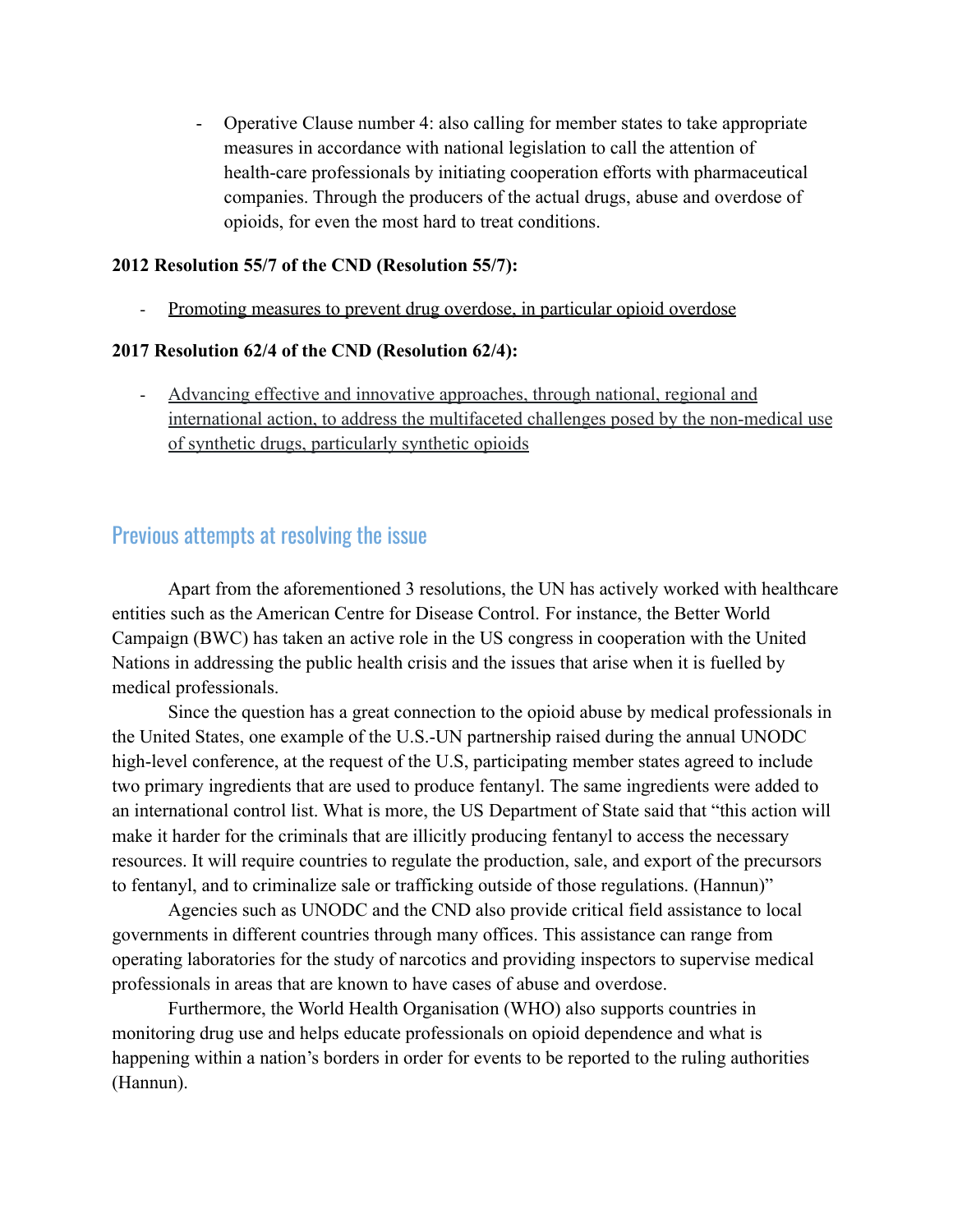## Possible solutions/examples of Operative clauses

Similar to the solutions and resolutions already in place by the UN, delegates should try and shape their resolutions and clauses around the idea of education of medical professionals and greater control on what is exactly prescribed. These can be achieved through pharmacies being another layer of security in the prescription of opioids and other prescription drugs in order to avoid the possibility of mistakes in calculating dosage or the purposeful overdose prescription.

- Other solutions can include: increasing cooperation being national health agencies and the WHO, CND and ECOSOC commission as a platform for countries to share what unique aspects there are to opioid abuse by medical professionals.
	- This could be achieved through increasing control of the actual drugs coming in from other nations in order to surveil the sort of patients they are prescribed to,
	- Allowing for prevention in the case of prescription by medical professionals.

## Works Cited:

"About CDC's Opioid Prescribing Guideline | CDC's Response to the Opioid Overdose Epidemic | CDC." *Centers for Disease Control and Prevention*, 22 June 2021,

www.cdc.gov/opioids/providers/prescribing/guideline.html.

Annan, Kofi, et al.*The Opioid Crisis in North America*. Global Commission on Drug Policy, 2017.

www.globalcommissionondrugs.org/wp-content/uploads/2017/09/2017-GCDP-Position-Paper-O pioid-Crisis-ENG.pdf.

Canadian Institute for Substance Use Research. "Learn About Opioids." *We're Here to Help | Here to Help*, www.heretohelp.bc.ca/infosheet/learn-about-opioids.

"Fentanyl and Other Synthetic Opioids Drug Overdose Deaths." *National Institute on Drug Abuse*, 25 Nov. 2020,

www.drugabuse.gov/drug-topics/trends-statistics/infographics/fentanyl-other-synthetic-opi oids-drug-overdose-deaths.

Hannun, Jordie, "Spotlighting the UN's Role in Combating the Opioid Crisis", Better World Campaign, https://betterworldcampaign.org/blog/usun-opioid-crisis/

Marks, Jonathan H. "Lessons from Corporate Influence in the Opioid Epidemic: Toward a Norm